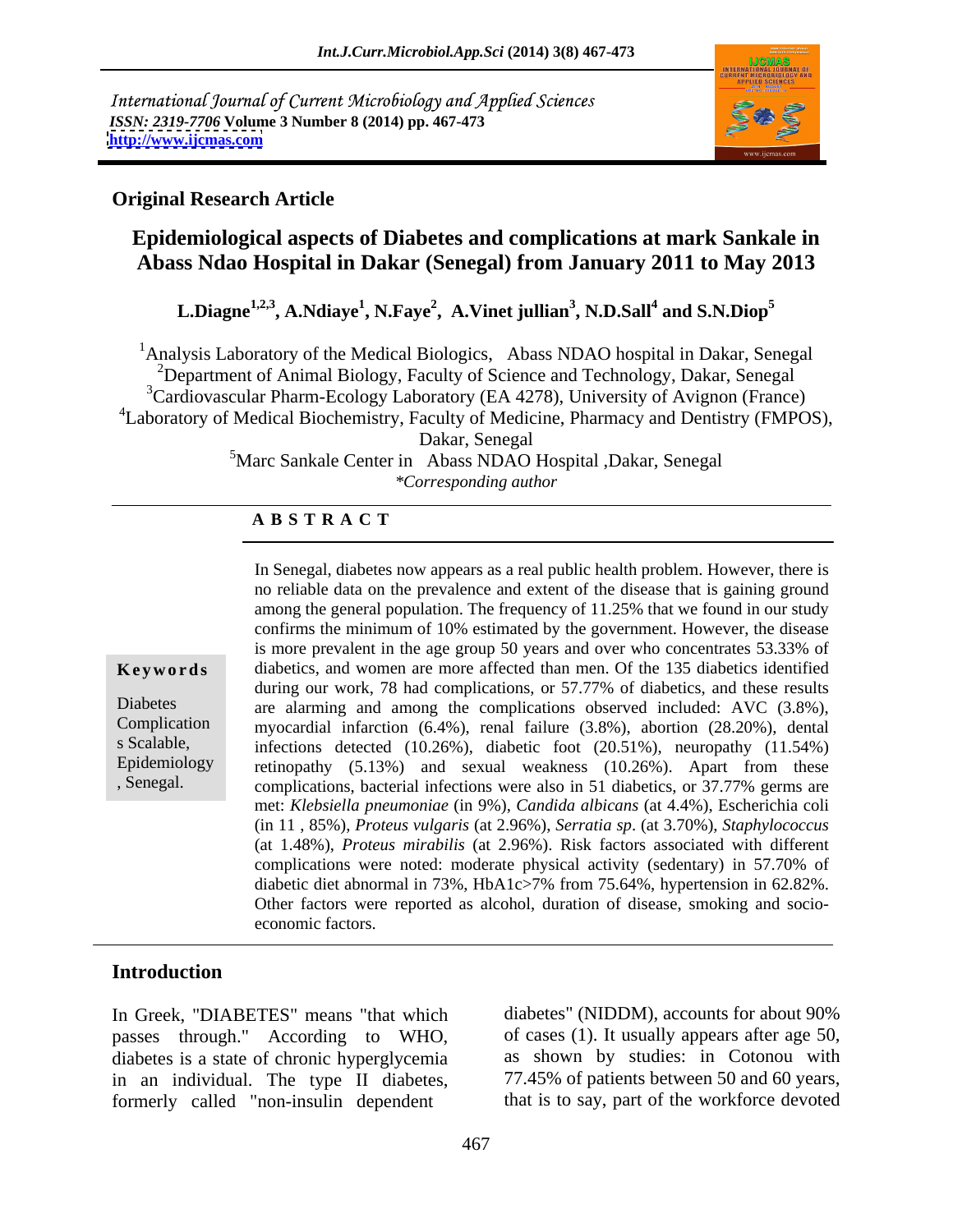to the production and Congo with 53.65% of in 10 years 10% of cardiovascular mortality the patients are between 40 and 60 years (2). and the occurrence of many infections The type I diabetes, diabetes once said bacterial when HbA1c is greater than 7% "insulin" (DID), affects approximately 10% (13). In addition, other risk factors for AVC of patients (10). Compared to the prevalence of the disease, the data provided by the WHO in 1994 and 2000 were respectively journal, Canadian Herat Health Survey, the 110 and state 150 million diabetics prevalence of obesity, hypertension, worldwide. In 2013, there were 400 million sedentary lifestyle and high cholesterol were and by 2025 it is expected to more than 500 million. According to projections by the WHO and the International Diabetes Study Population Federation, the prevalence of diabetes in the world's population will rise from 8.3% today Our study of 135 diabetic listed from 1200 to 9.9% in 2030 (4,6). In the case of patients came to be viewed on the Senegal, the prevalence varies among laboratories of Medical Biologics analysis localities and are sources is estimated at 2% Center at Abass NDAO hospial's DAKAR by WHO, but other studies indicate 6% and (Senegal), a frequency of 11.25%. Of the 10% (9,13). In diabetes center Marc Sankale 135 diabetic patients were 40 men and 95 Dakar for example, only center specializing in the treatment of diabetes, the number of cases increased from 200 in 1980 to more than 20,000 patient records in 2010. Diabetes can lead to the occurrence of Our study was conducted from January 2011 numerous complications, including to May 2013 at the Abass NDAO hospital in cardiovascular complications that can lead Dakar (Senegal). First, blood glucose was to coma, chronic skin complications, determined for all patients came to be dermatitis, kidney failure and complications viewed using a spectrophotometer type 330 of arteriosclerosis which are associated with BTS. Have been recognized as the diabetic

Indeed, studies in an urban population of blood). Then, measures of weight, height, Dakar in 2012 showed that sex, age, high blood pressure and pulse were performed in blood pressure (hypertension), socio- selected topics. The listed diabetics were professional categories and the body mass followed and appointments spaced three index (BMI) were associated with diabetes months they have been set for them to attend (5,7). In this study, subjects who had complications were mainly those who had a During these talks, we asked them questions high BMI and those with hypertension. In about their diet, physical activity, Mali, the prevalence of hypertension was medications and family history. Finally, we more common in patients with type 2 made regular use of their records and diabetes with a prevalence of 29%, it is the analysis reports on urinalysis and throat and same in Ivory Coast and Nigeria, where it is performed at the Analytical Laboratory of 31% (4, 3). Studies by WESDR and UKPDS Biologics Medical at Abass NDAO hospital on Indian subjects showed an increase in HbA1c of 1% is accompanied by an increase

bacterial when HbA1c is greater than 7% (13). In addition, other risk factors for AVC were observed in diabetics, such as tobacco, alcohol and duration of the disease (14). In prevalence of obesity, hypertension, higher in the diabetic group (14).

# **Study Population**

Center at Abass NDAO hospial's DAKAR women and they are aged 12 to 87.

# **Materials and Methods**

risk factors (8, 6,11,12). subjects with fasting glucose greater than 1.10 g / l after two doses (on the venous the talks held at the center Mark Sankale. about their diet, physical activity, in Dakar (Senegal).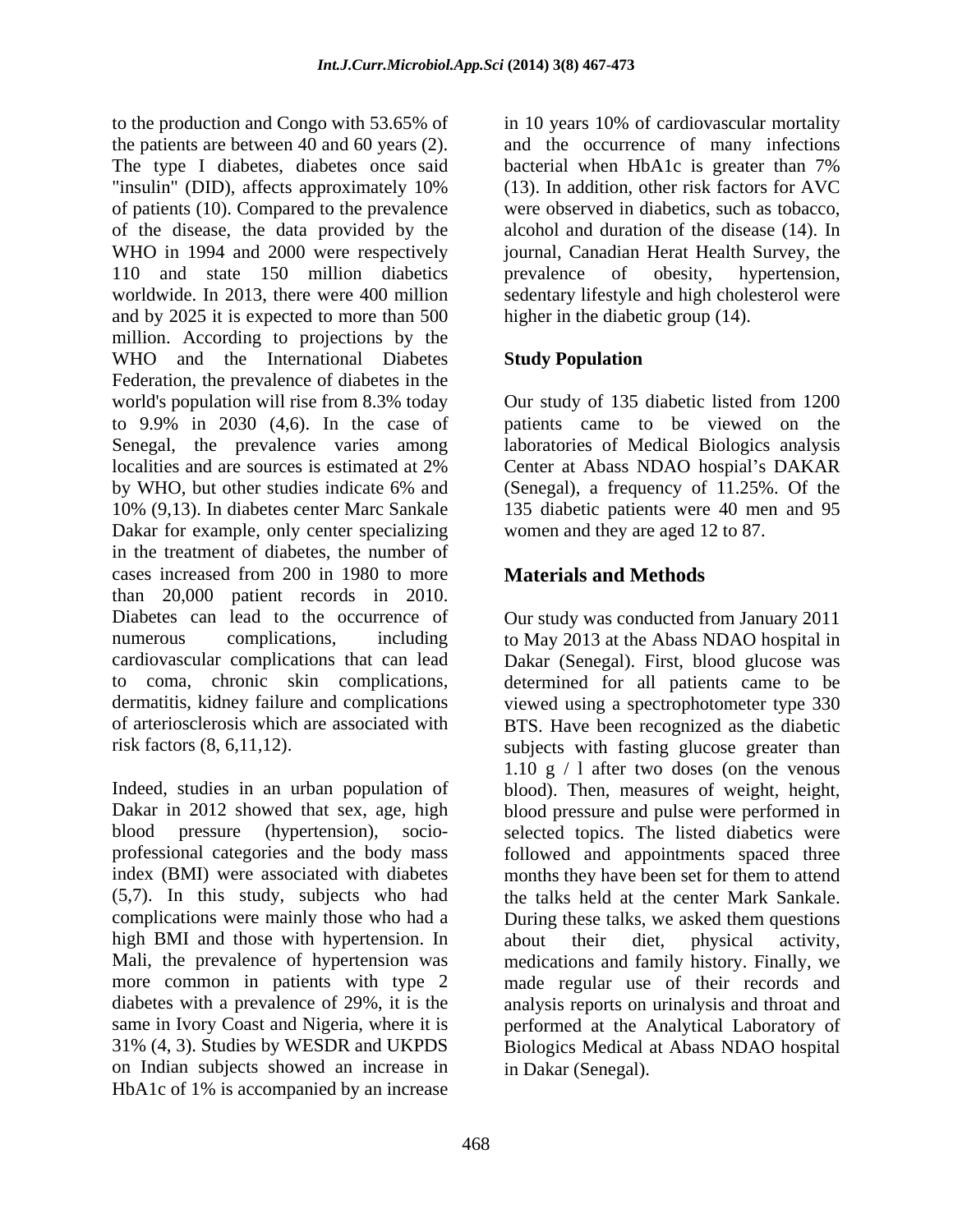#### **Distribution of diabetes by type and sex**

In this study, 135 diabetics aged 12 to 87 were recorded. years were identified on 1200 patients from getting access, a frequency of 11.25%. Of these 135 diabetics, 117 were type II, a us to find that of the 135 diabetics, 51 had frequency of  $87\%$  and 18 type I is a infections, or 37.77% of them, moreover, frequency of 87% and 18 type I is a infections, or 37.77% of them, moreover, frequency of 13% All diabetics had blood among the 51 diabetics, 75.40% had frequency of 13%. All diabetics had blood glucose of greater than 1.50 entry. The disease affects more women than men with than 7%. Germs encountered are divided as<br>95 against 40 or 70,40% of diabetic women follows: 11.85% in Escherichia coli 95 against 40, or 70.40% of diabetic women follows: 11.85% in Escherichia coli<br>against 29.60% men. (Table I). Klebsiella pneumoniae 9%, Candida against 29.60% men. (Table I).

#### **Distribution of diabetes by age, BMI, family history**  $\cdot$   $\cdot$   $\cdot$   $\cdot$   $\cdot$   $\cdot$   $\cdot$  96% and 1.48% in Staphylococcus

In our work, some risk factors for diabetes<br>were noted: the body mass index (BMI) was **Distribution** of **developing** diabetic were noted: the body mass index (BMI) was **Distribution of developing diabetic**<br>calculated to check obesity heredity and **complications according to their** calculated to check obesity, heredity and **complications according to** age. In addition to these factors related to **professional category** age. In addition to these factors related to diabetes, we could detect several complications and risk factors associated with these complications. Among these risk factors, we have a sedentary lifestyle that we defined on the basis of the number of divided into three socio-professional have defined on the basis of the number of hours per day) or severe (life activity > 5 hours per day), but HbA1c, the presence or professional categories. (Tables II, III and servants (4 years below tray), the third category of workers, poor peasants,

### **Distribution of complications of diabetes by** diet, physical activity, HbA1c and the The alarming prevalence of d<br>presence or absence of hypertension Senegal, estimated at 10% **presence or absence of hypertension** Senegal, estimated at 10% by the

diabetics among 135 study had 87% of type II diabetes against 13% of type diabetics with tenure of more than 7 years

**Results and Discussion** disease had complications. For diabetic nephropathy only three cases have been observed in diabetic parents. Apart from these complications, other complications were recorded.

> The operating results of the analysis allowed us to find that of the 135 diabetics, 51 had infections, or 37.77% of them, moreover, among the 51 diabetics, 75.40% had glycemic equilibrium with HbA1c greater than 7%. Germs encountered are divided as follows: 11.85% in Escherichia coli Klebsiella pneumoniae 9%, Candida albicans at 4.4% in Serratia sp 3.70% 2.96% with Proteus vulgaris, Proteus mirabilis in 2 , 96% and 1.48% in Staphylococcus diabetics. (Table III).

### **Distribution of developing diabetic complications according to their professional category**

hours and the type of physical activity, categories: Category I is represented by whether moderate (activity duration  $\langle 2 \rangle$  wealthy social strata, that is to say, absence of hypertension and socio-<br>category is composed of small traders, civil IV.) Category of workers, poor peasants, Also studied the distribution of 78 diabetics who developed complications according to their professional category. Patients are divided into three socio-professional categories: Category 1 is represented by wealthy social strata, that is to say, executives, senior officials (6 years after Baccalaureate), large traders, the second servants (4 years below tray), the third housewives without profession.(Table IV).

Regarding the evolution of the disease, 78 assess 11.25%. Moreover, the presence of complications or  $57.77\%$  of diabetics. I is consistent with the WHO data  $(1,10)$ . In Several risk factors have been identified in relation to age, diabetes is more common in developing diabetic complications: all subjects aged 50 years and over with diabetics who have had strokes drank diabetes about 72 135 and appears rare in alcohol and smoked at the same time. All the age groups 12 to 20 years. These results The alarming prevalence of diabetes in Senegal, estimated at 10% by the government, is confirmed by our results that 87% of type II diabetes against 13% of type I is consistent with the WHO data (1,10). In confirm those of surveys conducted in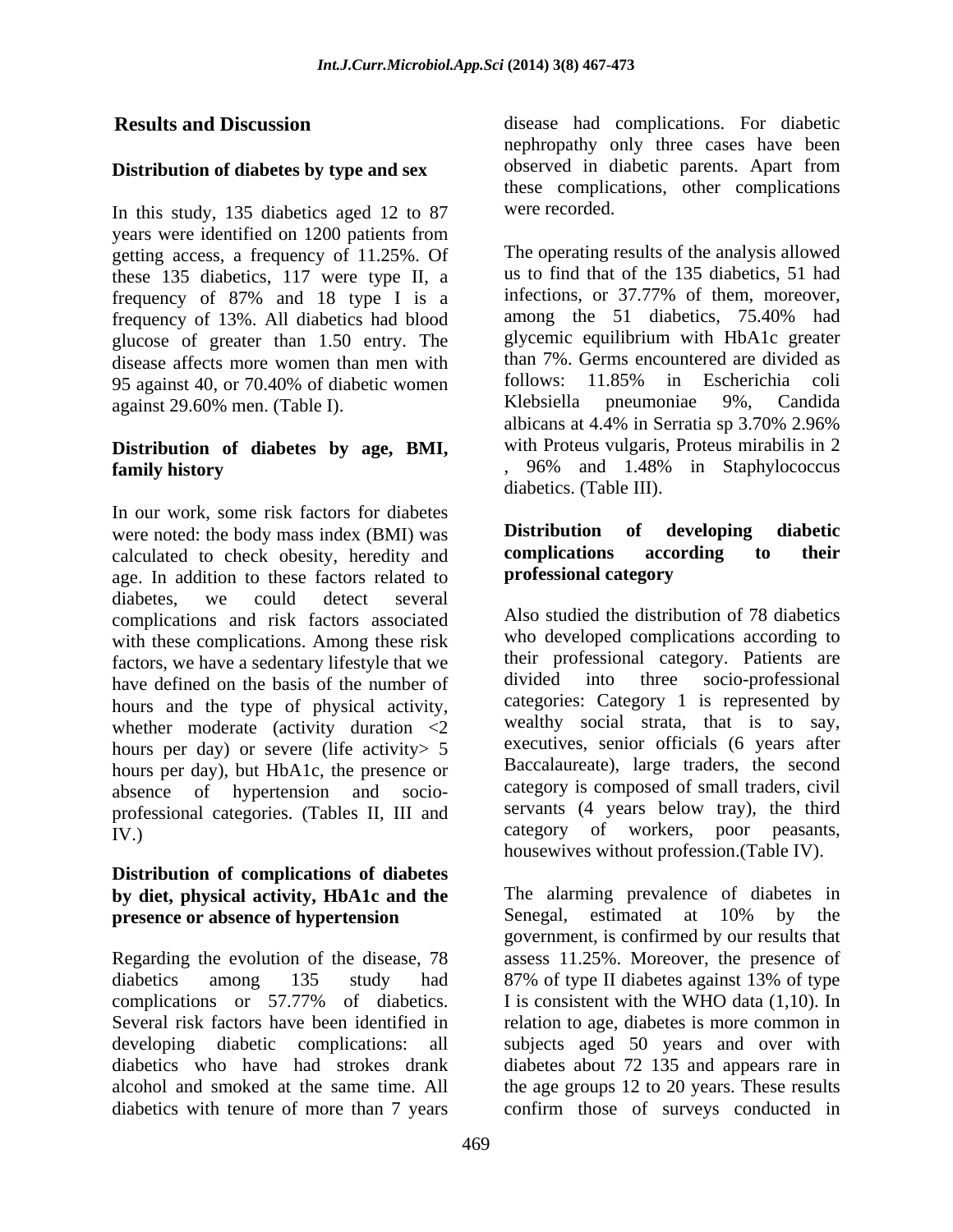Congo, where the authors show the rarity of factors. In our study, we found several the disease between 10 and 20 years (2). factors related to complications (physical Compared to the inheritance of the disease, inactivity, poor diet, hypertension, HbA1c, 135 diabetics, only 15 had parents with duration of diabetes, smoking, alcohol). diabetes which is a percentage of 11.11%. Indeed, among the 78 cases reported, 73% These results are similar to those found in had a very unbalanced, and only 27% 2010 in the center Sankale Mark (5). complied with the diet suggested by your Besides genetics, other factors noted in our doctor abnormal regime, in addition, 57.70% work are the BMI (body mass index). Of 135 diabetics, 99 have a BMI> 30 are obese, (or inactivity tends ), against 42.30% who while only 36 have a BMI  $\langle 30, \text{ which} \rangle$  had an intense physical activity 62.82% live confirms the results presented by the WHO with hypertension and 75.64% had HbA1c and the National Order of Physicians of greater than 7%. Our results confirm those Senegal (13). Note also that diabetes was found by the heart Canadian in Canada and more prevalent among women than among men, 95 cases against 40. Our results are in correlation with those found by previous

consistent with those of other authors. 78 of 135 diabetics had complications and the infections with 37.77% of diabetics who of diabetes complications (8, 5, 4, 12). Other complications were also reported, such as kidney failure, stroke and myocardial infarction, but they appeared less found that the poorest layers are more represented because they come at a very advanced stage of the disease. Our results  $66.26\%$  as not having sufficient means for confirm those found by the medical the treatment, our results confirm those of confirm those found by the medical department of internal medicine of Abass Ndao (6.5) hospital. The occurrence of these complications is due largely to poor management of the disease or other related

Indeed, among the 78 cases reported, 73% practiced a very moderate physical activity had an intense physical activity 62.82% live by other authors (4, 14.3).

studies (5). alcohol, age, duration of the disease have As for the analysis of records of patients, it complications such as stroke, results that has highlighted the extent of the correlate with those of WESDR and the complications of diabetes and the UKPDS India (11, 14.3). The results complications found in our work are obtained from the use of analysisreports of most common are cases of abortions suffer, they can note a very important risk (28.20%), diabetic foot (at 20.51%), factor associated with these infections: it s' neuropathy (at 11.54%), sexual weakness (at is the increase in HbA1c (> 7%). In fact 10.26%) and dental infections (at 10.26%). 75.40% of diabetics developing infections Our results confirm those previously found glycemic control with HbA1c greater than by different authors, which shows the extent 7%, consistent with results obtained in India It should also be noted risk factors such as been recorded in our subjects in some diabetics show the extent of bacterial infections with 37.77% of diabetics who factor associated with these infections: it s' is the increase in HbA1c  $(> 7\%)$ . In fact WESDR and UKPDS in India (3, 12,14).

> In relation to occupational categories we vulnerable to complications of diabetes with 66.26% as not having sufficient means for the treatment, our results confirm those of studies conducted in 2012 in the urban population of Dakar and those obtained in Cotonou, Benin (7.2).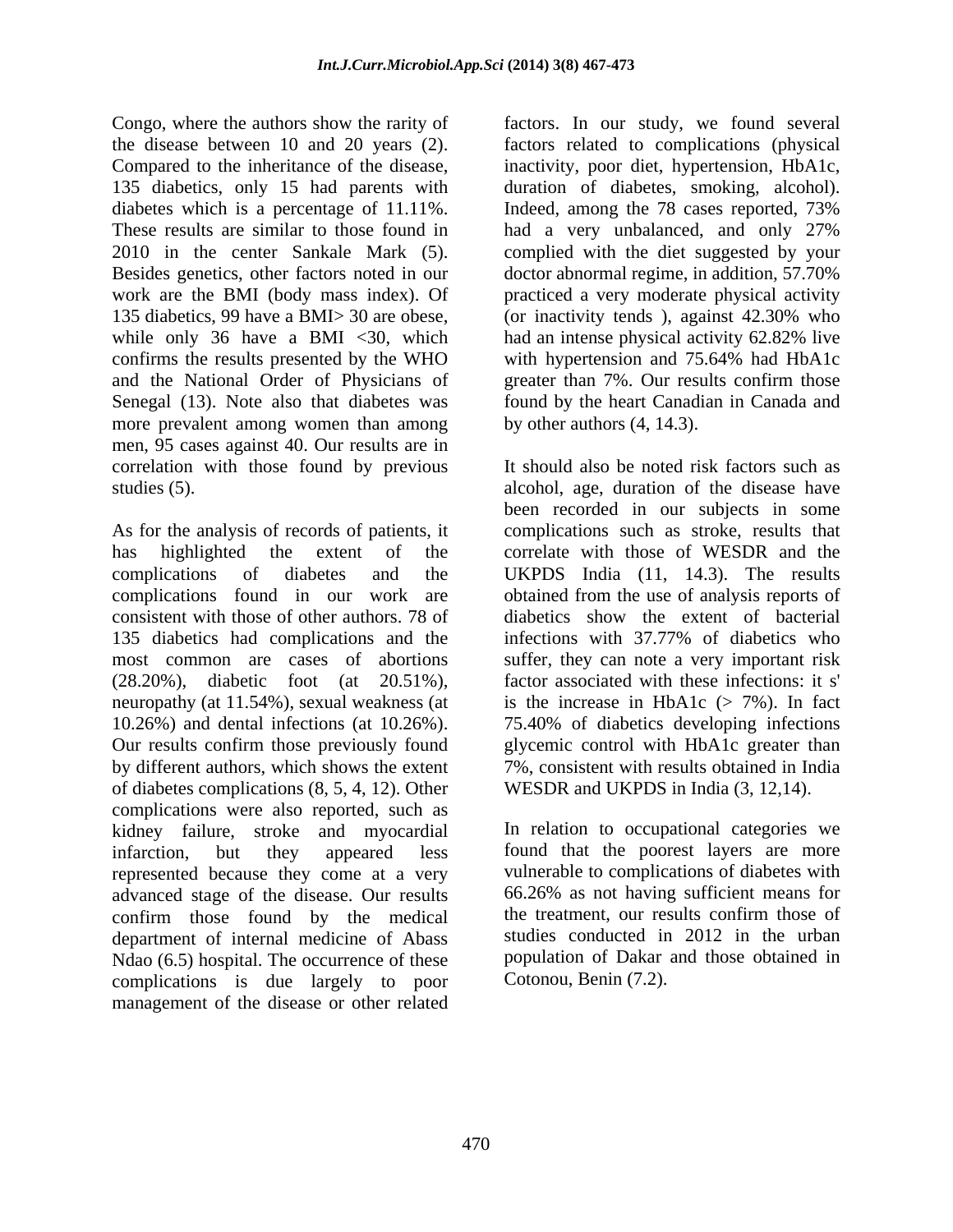#### *Int.J.Curr.Microbiol.App.Sci* **(2014) 3(8) 467-473**

|                   | Diabetics   |        |      |
|-------------------|-------------|--------|------|
| Types of Diabetes | man<br>THUT | / OIIR | 1011 |
| DID               |             |        |      |
| <b>DNID</b>       |             |        |      |
| Total             |             |        |      |

# **Table.I** Distribution of diabetes by type and sex

|             | BMI (KG/m2)    |                | Family history    |                      |
|-------------|----------------|----------------|-------------------|----------------------|
| Age (years) | BMI > 30       | $BMI \leq 30$  | Parents diabétics | Parents<br>  healthy |
| $12 - 20$   |                |                |                   |                      |
| $20 - 30$   |                |                |                   |                      |
| $30 - 40$   | 13             | $\Omega$<br>U/ |                   |                      |
| $40 - 50$   | 16             |                |                   |                      |
| $50-60$     | $\Omega$       | - -<br>⊥ ∠     |                   |                      |
| $> 60$ ans  | $\gamma$<br>رے |                |                   |                      |
| Total       | $\Omega$       | $\sim$         |                   | 120                  |

#### **Table.II** Distribution of diabetes by age, BMI, family history

#### **Table.III** Distribution of complications of diabetes by diet, physical activity, HbA1c and the presence or absence of hypertension

|                                                  |                   |  | presence of absence of hypertension     |  |            |                                                        |       |
|--------------------------------------------------|-------------------|--|-----------------------------------------|--|------------|--------------------------------------------------------|-------|
|                                                  | Type of<br>  Plan |  | $\vert$ physical activity $\vert$ HbA1c |  | <b>HTA</b> |                                                        |       |
| Complications                                    |                   |  |                                         |  |            |                                                        |       |
|                                                  |                   |  |                                         |  |            |                                                        |       |
|                                                  |                   |  |                                         |  |            |                                                        |       |
| $\bf{AVC}$                                       |                   |  |                                         |  |            |                                                        |       |
| dental infections                                |                   |  |                                         |  |            |                                                        | 10,26 |
| renal                                            |                   |  |                                         |  |            |                                                        |       |
| <b>Insufficiency</b><br>Myocardial<br>infarction | $\Omega$          |  |                                         |  |            |                                                        | 6.4   |
| diabetic foot                                    |                   |  |                                         |  |            |                                                        | 20,51 |
| neuropathy                                       |                   |  |                                         |  |            |                                                        | 11,54 |
| retinopathy                                      |                   |  |                                         |  |            |                                                        |       |
| <b>Sexual weakness</b>                           |                   |  |                                         |  |            |                                                        | 10,26 |
|                                                  |                   |  |                                         |  |            |                                                        |       |
| abortion                                         |                   |  |                                         |  |            |                                                        | 28,20 |
| <b>Total</b>                                     |                   |  |                                         |  |            |                                                        |       |
| $\%$<br>$\sim$ $\sim$ $\sim$ $\sim$              |                   |  |                                         |  |            | 27% 73% 57,70% 42,30% 24,36% 75,64% 62,82% 37,18% 100% |       |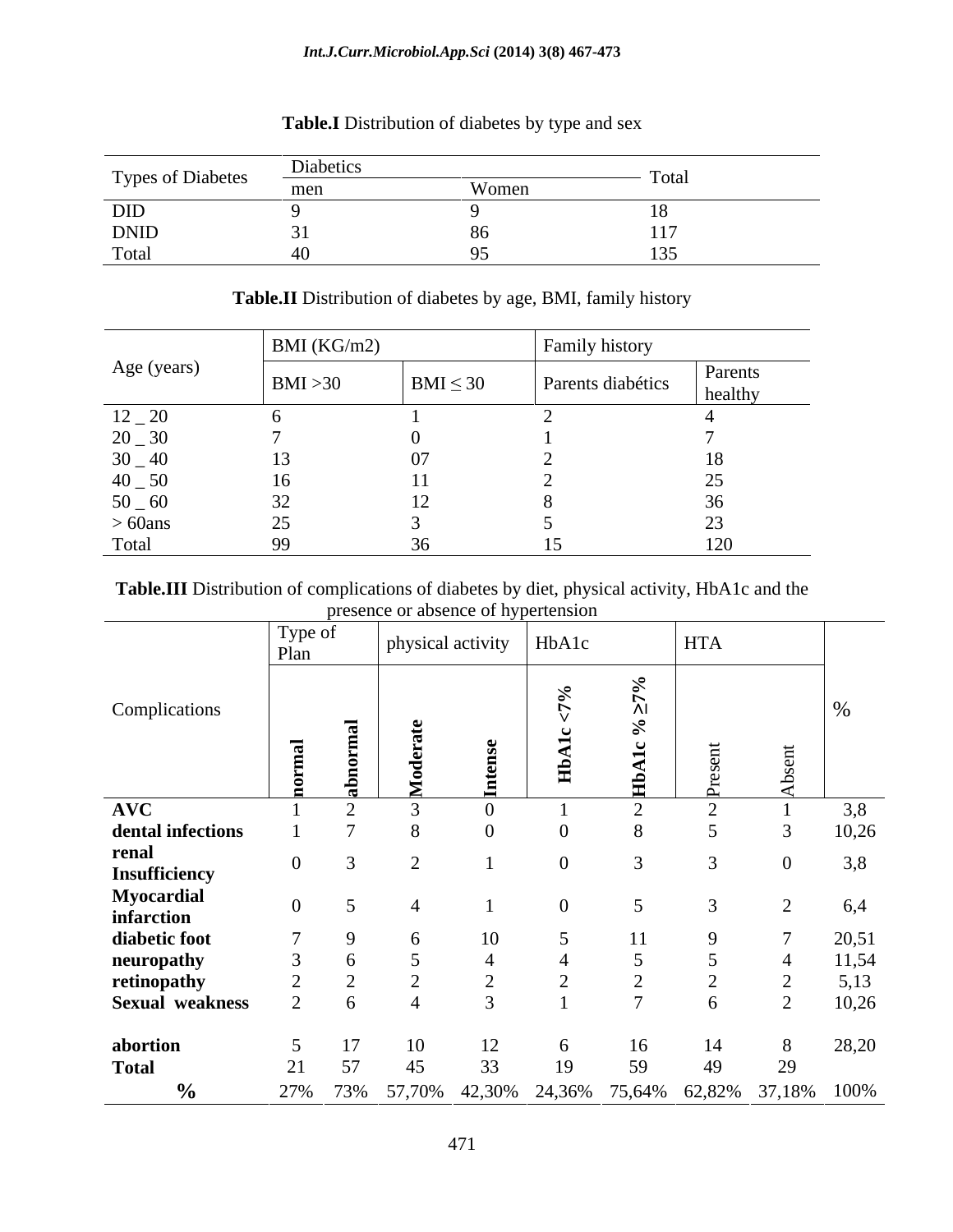| categories          |       |               |                        | Total      |
|---------------------|-------|---------------|------------------------|------------|
| Number of cases     | $-11$ | $\sim$ $\sim$ | $\overline{A}$         | $\sqrt{2}$ |
| <b>Percentage</b> % | 14,10 | 25.64         | $\sim$ $\sim$<br>00,20 | 100        |

**Table.IV** Distribution of developing diabetic complications according to their professional category

Diabetes appears to be a widespread 983 doi:10.1136/heartjnl-2012disease with a frequency of  $11.25\%$  in  $303316$ . Abass NDAO Hospital in Dakar. The 4. Antoine J.M, Debry, G. Levy J., Kalopp rapid growth in the prevalence of diabetes in Senegal, is both a reality and a threat as shown by the recent editorial Hossain et al. : Obesity and Diabetes in the (11). This disease affects both men and women (more prevalent in women). In relation to age, incidence of diabetes is quite significant in the age group 50 years and older. Complications and infections are associated with many risk factors such  $2007;67:607-11$ . as hypertension, greater than 7% HbA1c,  $\qquad 6.$  BA,M.,Dagadou,E.K., Diop,S.N., sedentary lifestyle, socio-economic factors comorbidities approach to be a well-comorbidities in Daklar and the DAO How in the proper and is DAO How in the prevalence of diabetes. **A.** Antoine JM, Debry, G.Levy J., Kalopp<br>
growth in the prevalence of diabetes. **M.**

- diabète. Med. J., 1963, 40 (5), 288-
- Bénin Médecine d'Afrique Noire : 396.
- 3. André Pascal Kengne., Justin-Basile

- M.- La pratique de l'auto contrôle glycémique chez le diabète insulinodépendant. Temps Médical 183 (122) 29-40.
- Developing World: a growing challenge 5. BA-Fall, F., Fall, K., Gning, S.B., Mbaye, P.S L., Thiam, M. LE Diabète Sucré EN Afrique Subsaharienne Aspects Epidémiologiques, Difficultés DE Prise EN Charge 2007. Med Trop. 2007;67:607 11.
- and the duration of the disease. Sow, M.A. La dysérection chez le **References** au Sénégal Manuscrit reçu : 1. Amedegna, J., Complications du 1997 et publié dans les Progrès en 6. BA,M.,Dagadou,E.K., Diop,S.N., Gueye,S.M., Mensah,A., Fall,P.A., diabétique. Profil épidémiologique septembre 1997, accepté : décembre Urologie (1998), 8, 377-381
- 294 7. BA, M., Diouf, S., Fall, M., Moreira, 2. Amoussou, K.J., Monteiro, B., C., Sarr, M., Signate-SY, H., SOW, Gninafon, M. Contribution A L'etude Epidemiologique DU Diabete Sucre de L'adulte Au Centre<br>
CHU de Dakar. A propos d'une National Hospitalier ET étude portant sur 58 observations. Universitaire De Cotonou (C.N.H.U) Med. Afr. Noire, 1990, 37, (7) : 391- M. Aspects généraux du diabète de l'enfant au service de Pédiatrie du CHU de Dakar. A propos d'une 396.
	- 1991, 38 (4)  $\qquad \qquad$  8. Cisse A<sup>1</sup>, Lopez Sall P, Diop PA, Diop Echouffo-Tcheugui., Eugene PM, Sarr A, Ndour Mbaye Sobngwi., Jean-Claude Mbanya : NM.Frequency of micoalbuminuria New insights on diabetes mellitus during diabetes in Dakar (Senegal). and obesity in Africa-Part 1: Faculté de médecine, de Pharmacie prevalence, pathogenesis and et d'Odontologie, Dakar, 2002 SN, Niang MS, Ka Cisse MS, Gueye PM, Sarr A, Ndour Mbaye during diabetes in Dakar (Senegal). Faculté de médecine, de Pharmacie Dakar Med. 2002;47(2):151-3.